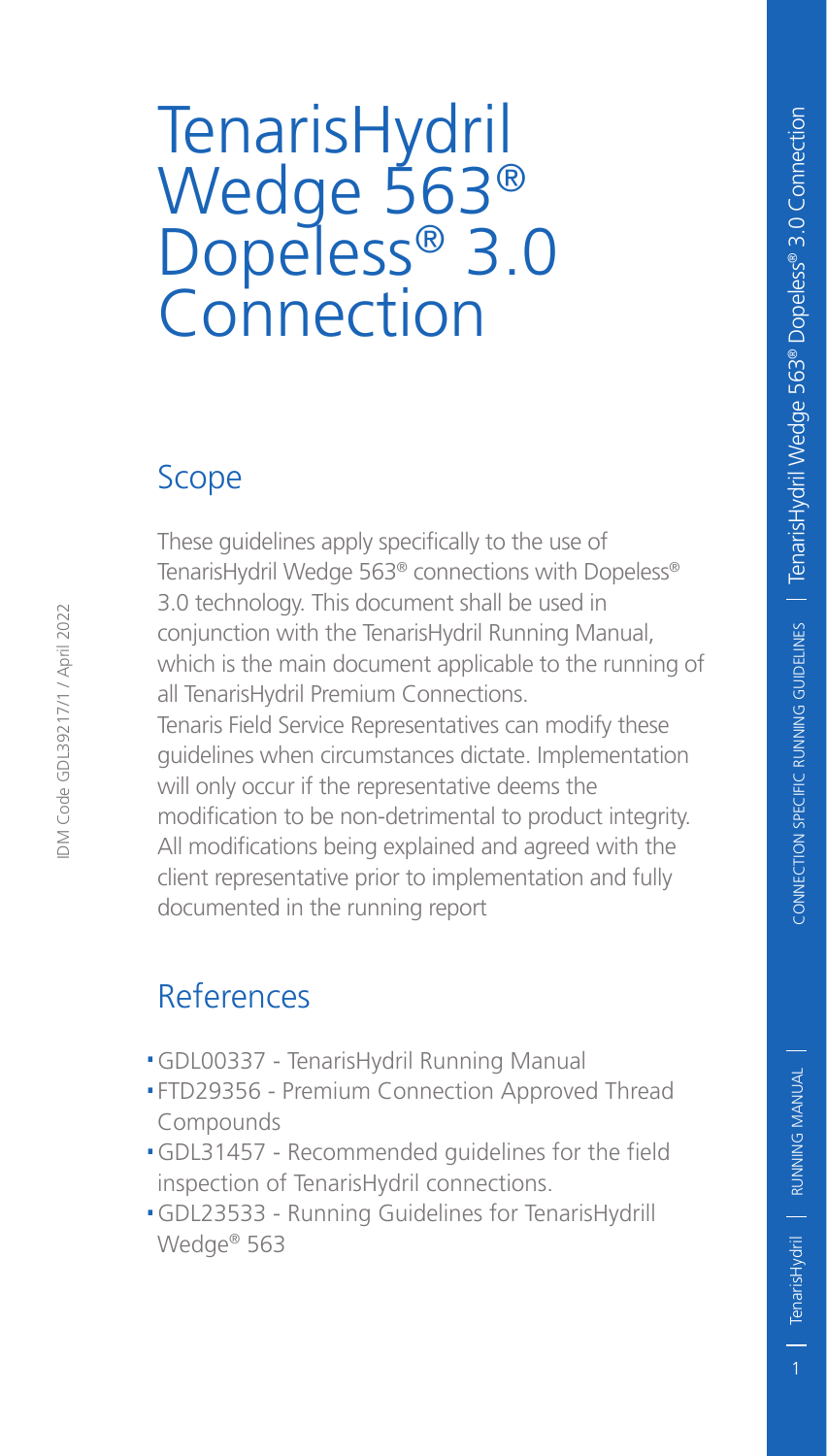# Equipment, Material & Documents

1. Latest version of the product specific data sheet can be obtained from Tenaris WETE / TESA.

2. The use of a torque turn computer monitoring system is recommended to be used to make up this connection with Dopeless® 3.0 configuration.

**3.** The use of a torque turn computer monitoring system is strongly recommended to be used to make up this connection when applied on chrome steel.

# Pre-Running

1. Never move or handle pipe without the correct thread protectors securely in place.

2. Ensure connections are clean and free of all debris and / or contaminants, cleaning methods employed should conform to the recommendations contained within the TSH Running Manual.

3. Verify all pipe and accessories have genuine TenarisHydril manufactured connections.

4. Visually inspect threads and seal areas prior to running, ensuring no damage is evident.

5. Check condition of both pin and box Dopeless<sup>®</sup> 3.0 coating ensuring no peel off or degradation has occurred.

6. Verify compatibility of the W563® pipe with any accessories such as pup joints, cross overs, cement heads etc.

7. Connection weight interchange compatibility is indicated in the TenarisHydril premium connections catalogue.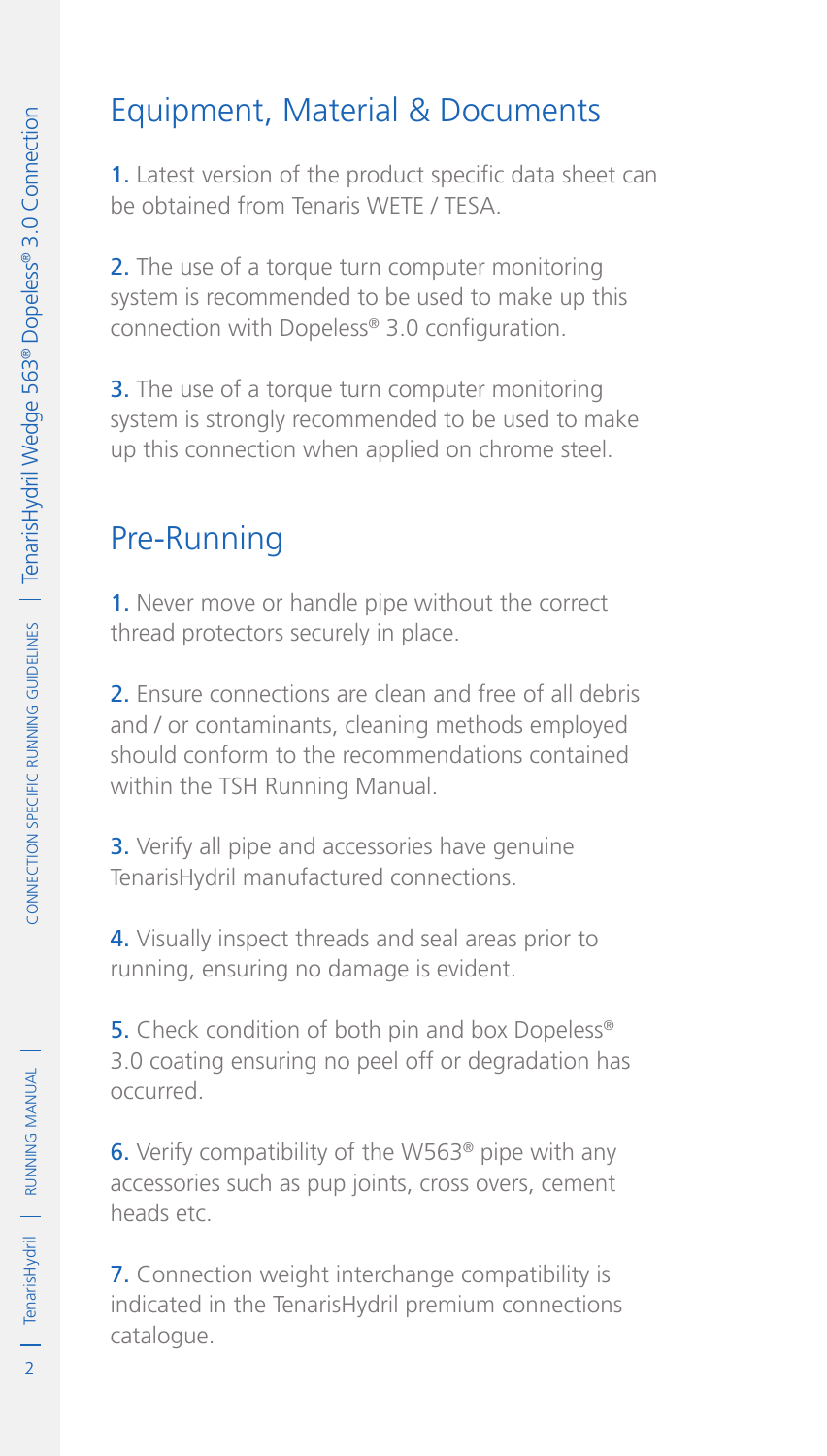#### Wedge 563® Dopeless® 3.0 **Configuration**

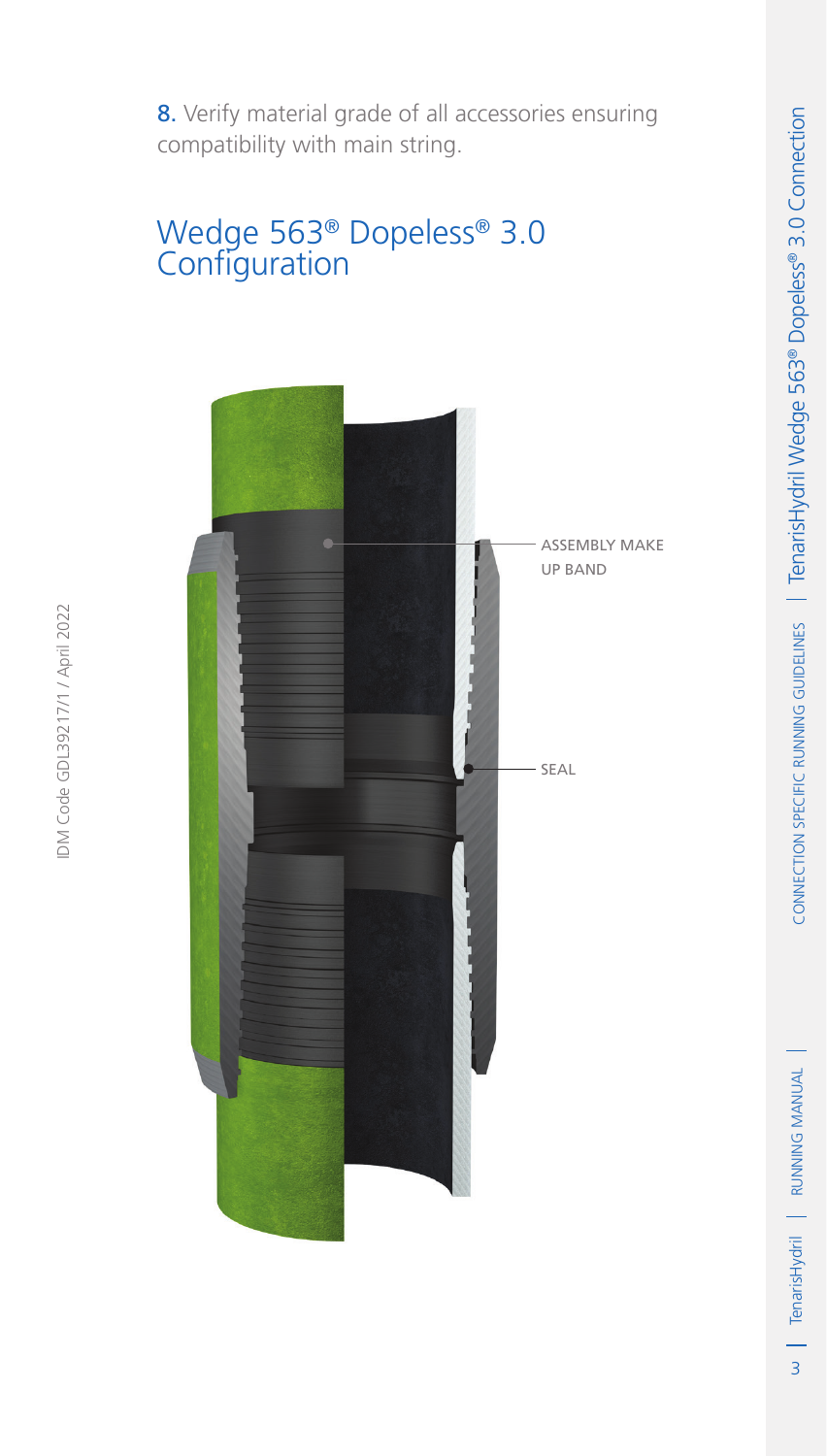### Inspection

1. Inspection criteria for all Wedge 500™ series connections is as outlined in GDL31457.

- 2. Pay particular attention to seal area.
- **3.** Ensure the pin nose has no raised metal.

## Dopeless® 3.0 Interchange Capability

When assembling together two interchangeable Wedge 563® connections with different weight and/or grade and/or lubrication technology (Dopeless®, Dopeless® 3.0/3.1 or doped), follow the recommendations below.

#### Running compound application

- .In case one of the ends is Dopeless® 3.0/3.1, apply a very thin coating of running compound on the full pin end, threads and seal. Do not dope any part of the box connection.
- .In case both ends are Dopeless® 3.0/3.1 there is no need to apply running compound. If for whatever reason dope has to be applied anyway, follow indications from previous bullet as well.

#### Torque application

. Apply the higher of the two optimum torques, regardless of the specific combination weight/grade/ lubrication technology.

Refer to FTD29356 for a list of approved thread compounds.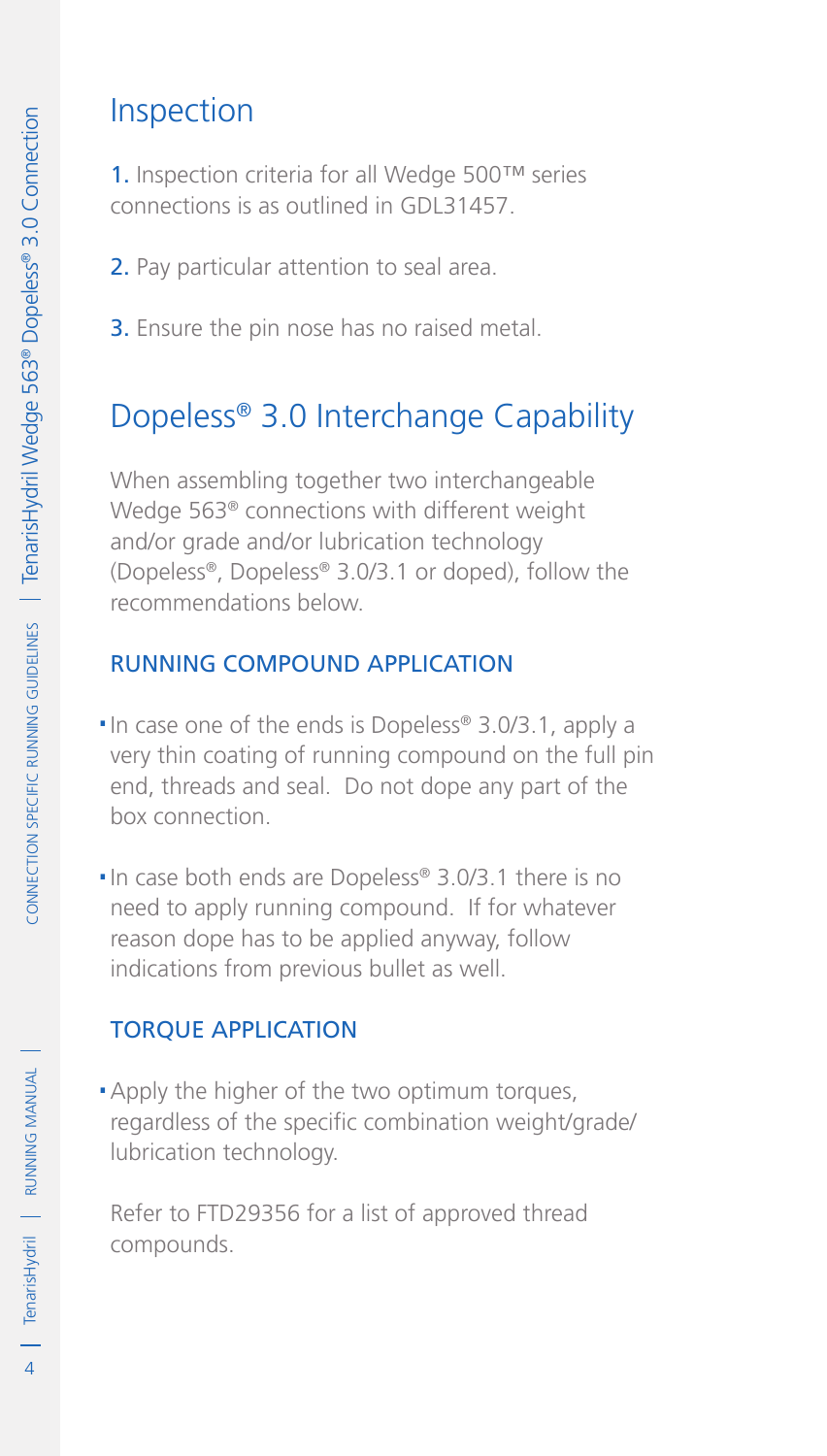# Thread Lock Application

1. Ideally when running a Dopeless<sup>®</sup> 3.0 string the connections to be thread locked should be the non Dopeless® variant with the connections cleaned of thread compound and completely dried, then thread lock applied as indicated below.

2. Thread lock should be applied to 50% of the threads at the back of the pin connection.

**3.** Thread compound should then be applied to the threads and seal at the back of the box.

4. When thread locking Dopeless® 3.0 connections remove the Dopeless® 3.0 coating from the threads on the pin connection where the thread lock is to be applied.

5. Remove the Dopeless® 3.0 coating with the aid of a hand held wire brush or a rotary brass wire brush and suitable rotary device.

IDM Code GDL39217/1 / April 2022

DM Code GDL39217/1 / April 2022

**6.** Leave the Dopeless® 3.0 coating on the pin seal and threads where no thread lock is to be applied.

7. Dopeless® 3.0 boxes should be washed with hot water then dried prior to thread locking.

8. Thread lock should be applied to the threads furthest from the pin nose, approximately 50% of the threads should have thread lock applied.

**9.** The application of thread compound is not required.

10. Do not apply thread lock to seal area.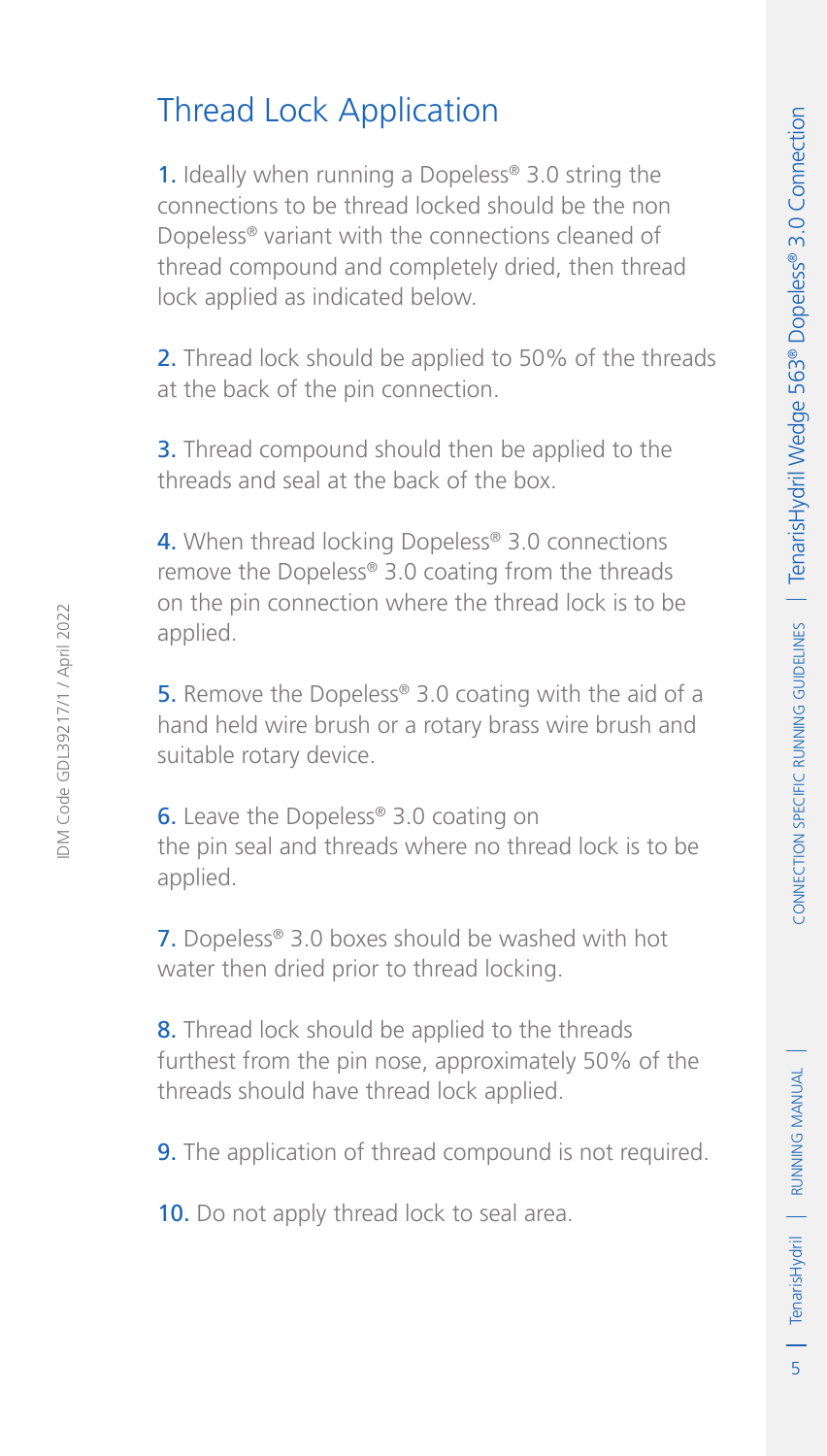# Torque Application

1. Check calibration certificates of any torque gauge and computer equipment used for make up.

2. Set tong dump valve at optimum torque then test on pipe body.

**3.** For Dopeless<sup>®</sup> 3.0 connections apply the specified torques as indicated on the data sheet.

4. Do not apply thread compound.

**5.** For Dopeless<sup>®</sup> 3.0 connections, applying optimum torque twice (double bump) is not necessary.

**6.** If dope is applied to a Dopeless<sup>®</sup> 3.0 connection apply 'Double Bump';

- .Once optimum torque has been attained relax the tong and re apply optimum torque.
- If movement over  $\frac{1}{2}$ " is witnessed re apply optimum torque +20%.
- .Repeat process, checking to ensure no other factors are absorbing the applied torque.
- .Often the issue is caused by excessive application of thread compound.
- .Continue making up further joints applying higher torque if required.

7. Double bump, (as above) every connection with an OD of 10 ¾" or larger if dope is applied.

8. When applying thread lock to standard doped connections, doped version torque values +20% should be used then double bump the connection.

TenarisHydril | RUNNING MANUAL |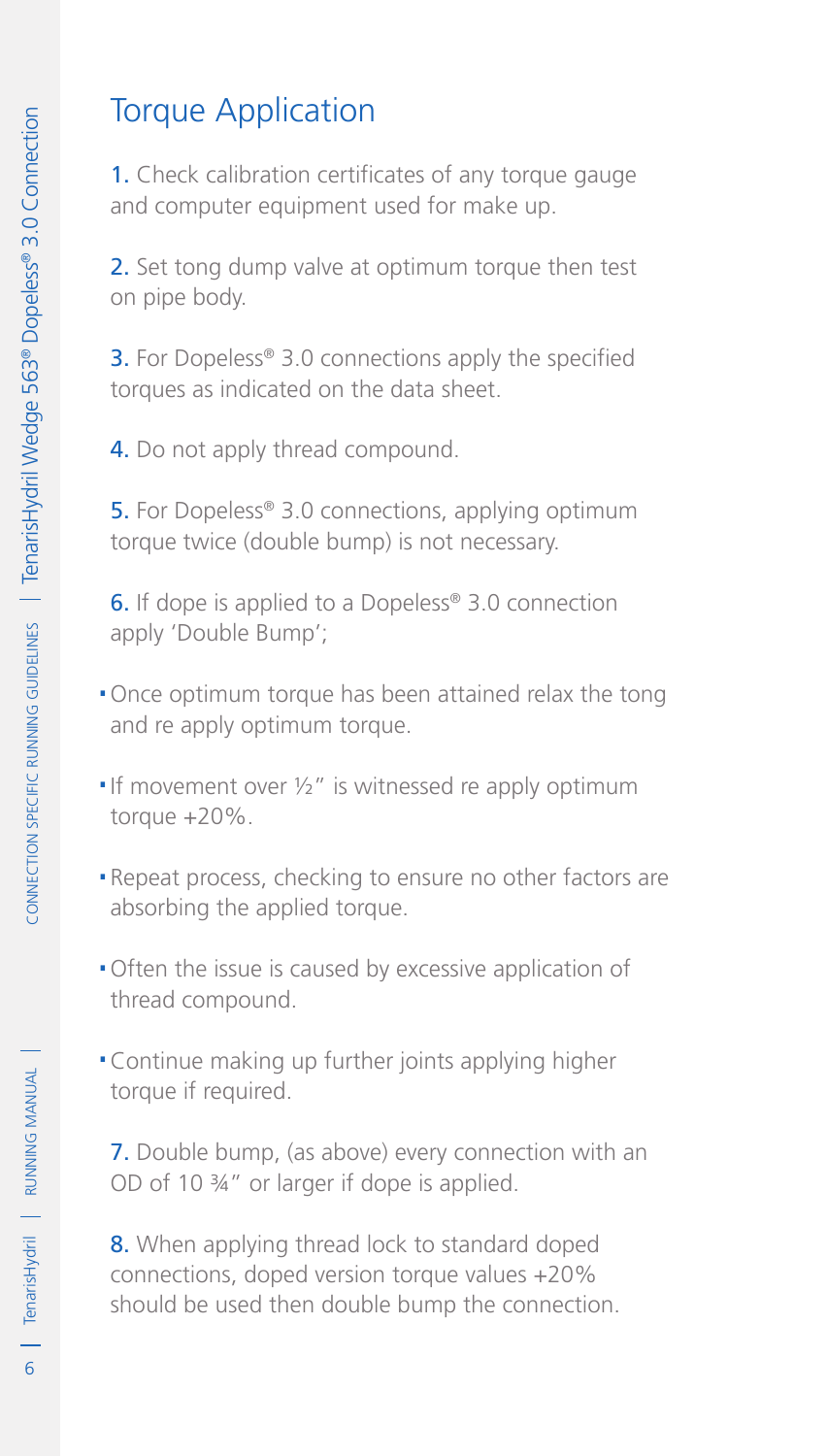9. When applying thread lock to Dopeless<sup>®</sup> 3.0 connections, Dopeless® 3.0 torque values +20% should be used then double bump the connection.

10. Computer make up equipment is not mandatory for Wedge 563® connections in carbon steel, but is recommended.

11. Computer make up equipment is strongly recommended for Wedge 563® connections in chrome steel.

12. Graph analysis for Wedge 563<sup>®</sup> is similar to that for all Wedge Series 500™ refer to the TenarisHydril running manual make up acceptance section for further explanation.

13. When computer equipment is used to monitor connection make up, the graph profiles should be similar to the one below.



14. Wedge 563<sup>®</sup> has limited same size / weight interchange capability, if mixing weight / grade ensure compatibility of design and apply the higher torque value of the two connections.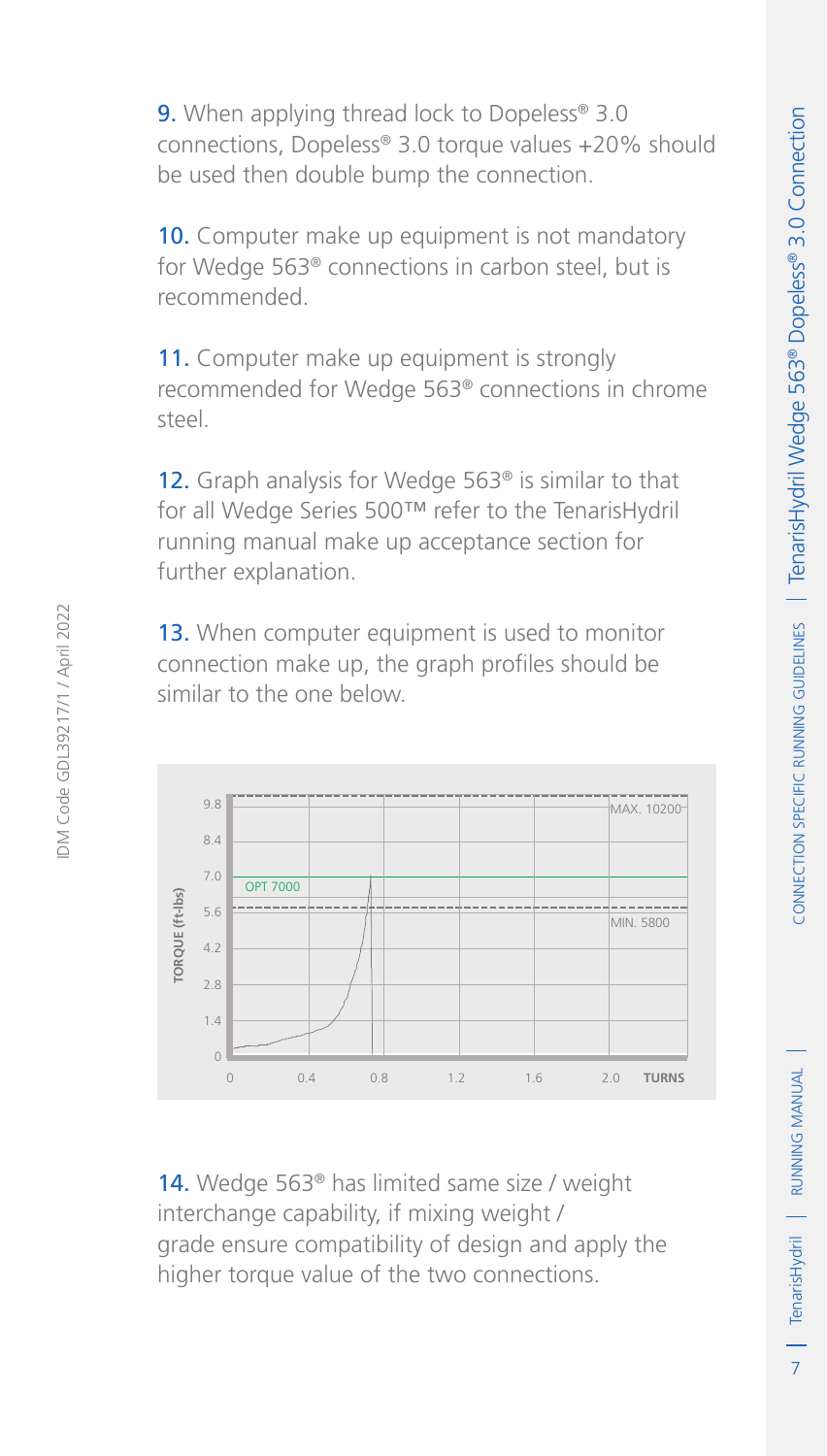15. The make up band can be used as an additional verification of correct final position after assembly, visually checking that box face finishes within the make up band lines.

16. Frequency of the visual check of make up band should be agreed with Tenaris Field Services representative and documented in running report. It is suggested to visually check the first 5 joints, then every 20 joints during the job.



# Running

1. The use of a stabbing guide is strongly recommended.

2. The use of slip type elevators are recommended.

**3.** The use of a weight compensator is strongly recommended for chrome, large OD or heavy weight pipe.

4. To avoid cross threading, stab pipe in a smooth controlled fashion ensuring the pipe is vertical when doing so, continue to support and stabilize the pipe throughout the make-up operation.

TenarisHydril | RUNNING MANUAL |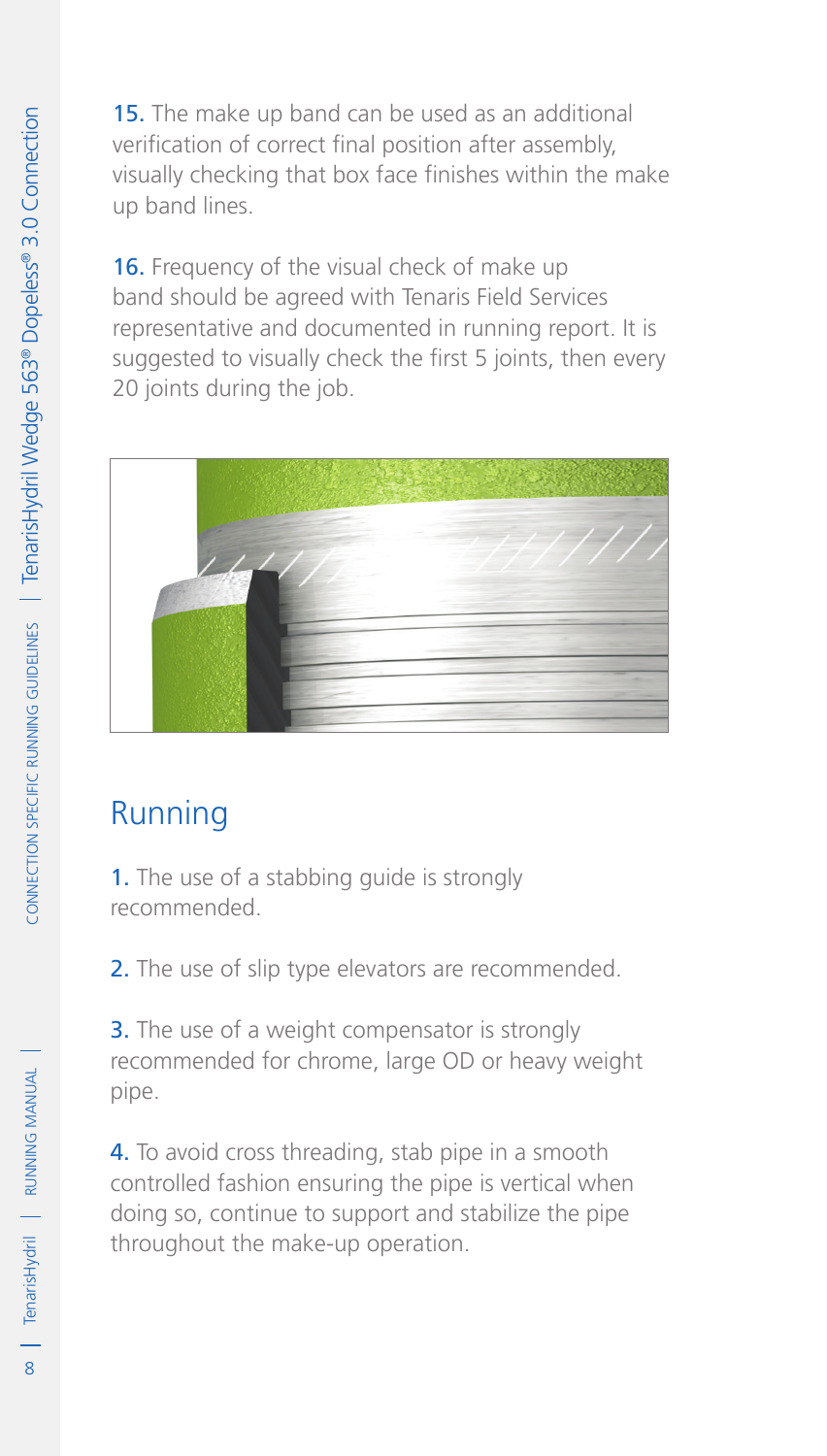5. Upon commencement of initial rotation use low RPM (5 RPM or below) in order to ensure the pipe has not cross threaded during stabbing.

6. If cross threading is evident, immediately reverse rotate the pipe, completely disassemble, clean and inspect both connections.

7. Maximum assembly speeds are indicated in the table below. These are applicable for running in singles with tong or CRT and assuming ideal conditions

8. Conditions may dictate lower assembly speeds than the maximums indicated. High winds or excessive pipe movement among other variables will necessitate a lower RPM to be used.

| <b>TSH W563</b> |                                                        | OD               | <b>SPIN IN</b><br><b>RPM</b> | <b>FINAL</b><br><b>M/U RPM</b> |
|-----------------|--------------------------------------------------------|------------------|------------------------------|--------------------------------|
| Carbon<br>Steel | Standard<br>Product                                    | $41/2$ " - 75/8" | 40                           | 15                             |
|                 |                                                        | Above 7 5/8"     | 25                           | 10                             |
|                 | Dopeless®<br>Technology<br>Dopeless® 3.0<br>Technology | $41/2$ " - 75/8" | 40                           | 15                             |
|                 |                                                        | Above 7 5/8"     | RΩ                           | 10                             |

**9.** Walk chrome pipe all the way in to hand tight, then apply tong only for final make up.

10. Never apply back-up tong over the coupling.

11. Minor rust or discolouration can be removed with the use of a clean, dry rag or Scotch-Brite™ ensuring the Dopeless® 3.0 coating remains intact.

12. Dopeless® 3.0 connections do not require the application of thread compound for makeup.